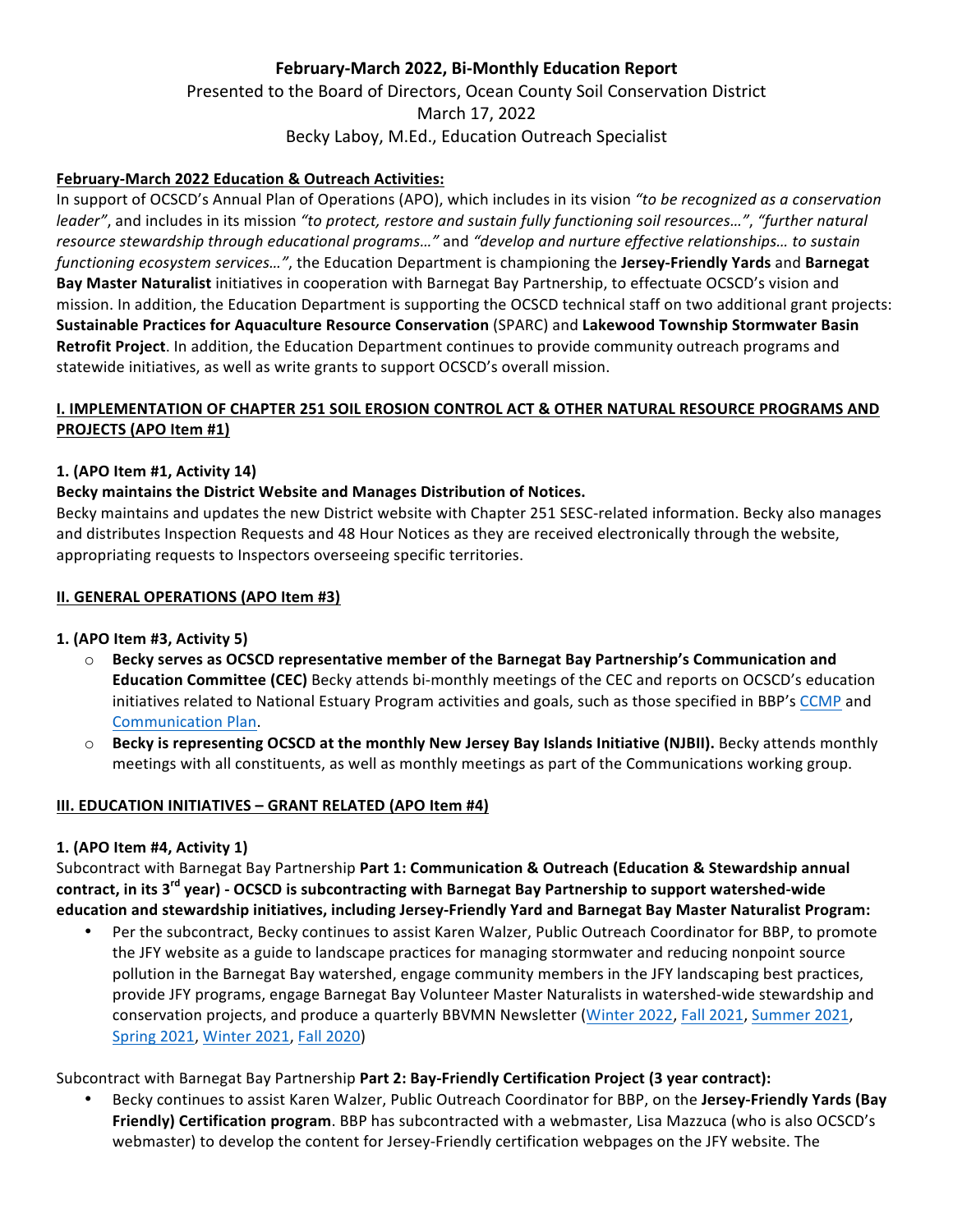Certification Program will be housed and promoted on these pages. Becky is working with Karen and Lisa to help provide content and photos.

# **2. (APO Item #4, Activity 1)**

### **Expand Granted Projects: Jersey-Friendly Yards**

• **2021 Jersey-Friendly Yards Webinar Series:** The JFY Conference Committee is offering a 2022 JFY webinar series, "Back to Basics". Each webinar reflects one of the 8 Steps to a Jersey-Friendly Yard. Becky presented the first 2 webinars: Step 1 Plan Before You Plant, and Step 2 Start With Healthy Soil. Recordings can be found on the Jersey-Friendly Yards Events webpage.

- o **February 8**, Becky presented "Plan Before You Plant", hosted by the Jersey-Friendly Yards Team: BBP. OCSCD, RCE. **(102 attendees)**
- o **March 8**, Becky presented "Start With Healthy Soil", hosted by the Jersey-Friendly Yards Team: BBP. OCSCD, RCE. **(16 attendees)**

### • **Jersey-Friendly Yards – Statewide Outreach:**

- $\circ$  Karen Walzer and Becky Laboy continue to promote Jersey-Friendly Yards programs to statewide "Green Groups", including Green Teams, Environmental Organizations, Garden Clubs, etc., to expand our reach.
	- **January 25**, Becky presented "Jersey-Friendly Yards Landscaping for a Healthy Environment", hosted by the Great Swamp Watershed Association. (125 attendees)
	- **Eebruary 9**, Becky presented "Jersey-Friendly Trees and Shrubs for a Winter Wildlife Garden", hosted by the Master Gardeners of Hunterdon County. (54 attendees)
	- February 16, Becky presented "Jersey-Friendly Yards Invasive Species and Native Alternatives", hosted by the JCNERR for their Friends Along the Mullica series. (15 attendees)
	- **Eebruary 21**, Becky presented "Jersey-Friendly Trees and Shrubs for a Winter Wildlife Garden", hosted by the Southeast Chapter of the Native Plant Society of NJ. (? Attendees – waiting to hear back from NPSNJ)
	- **March 15**, Becky presented "Jersey-Friendly Yards Landscaping for a Healthy Environment", hosted by Somers Point Green Team. **(16 attendees)**
	- **March 24, Becky will present Jersey-Friendly Yards Landscaping for a Healthy Community, hosted** by Pinelands Adventures, co-presenting with Karen Walzer, BBP.

# **3. (APO Item #4, Activity 1)**

# **Grant Projects: Lakewood Township Stormwater Basin Retrofit Project**

OCSCD is partnering with South Jersey Resource Conservation and Development Council, Lakewood Township Department of Public Works, and the Camden County Soil Conservation District on a grant from the State of New Jersey Department of Environmental Protection: Lakewood Township Stormwater Basin Retrofit Project. The grant is funded by a Federal 319(h) Water Quality Restoration grant awarded by the NJ Department of Environmental Protection to the SJRC&D. 

### **4. (APO Item #4, Activity 2)**

### **Seeks Grants and Funding**:

OCSCD's Education Department continues to research potential grants that will support the District's Mission. Becky looks forward to possibly collaborating with other District staff on application submittals and project implementation.

### **IV. EDUCATION INITIATIVES (APO Item #5)**

### **1. (APO Item #5, Activity 1)**

### **Communications: Website, Newsletter, Blogs, Social Media and Annual Report:**

Becky has been working with a growing number of media communications platforms in an effort to engage a broader audience in support of the District's Mission. These include:

- OCSCD's new website
- Newsletters continue to be distributed monthly, typically on the first day of the month, to our growing audience of 1,889 contacts, of which, 284 are considered "most engaged". We have a 36% email open rate". Newsletters contain the latest updates about current educational programs, Jersey-Friendly Yards, and grant projects and